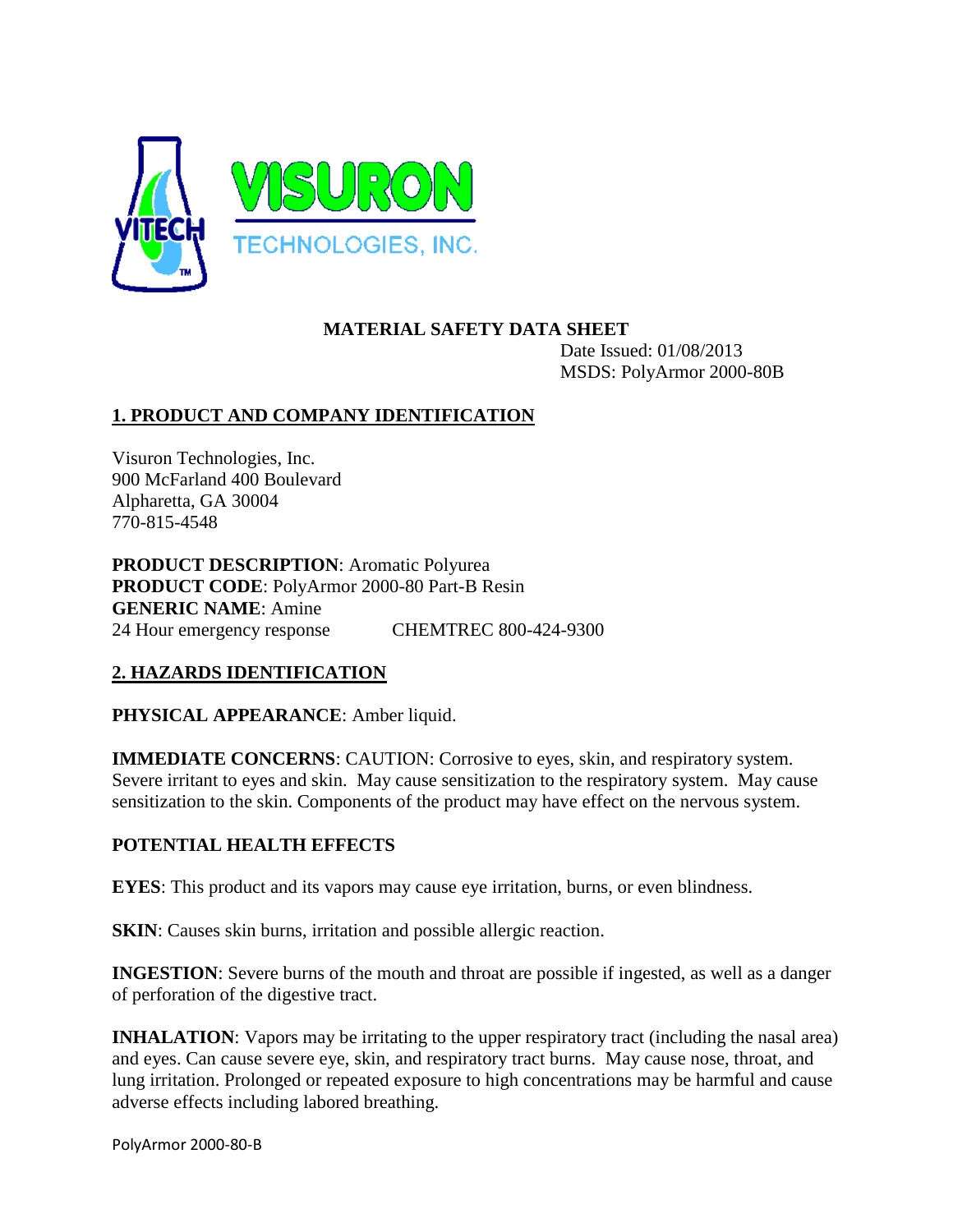### **SIGNS AND SYMPTOMS OF OVEREXPOSURE**

**INHALATION:** Repeated and/or prolonged exposure to low concentrations of vapors may cause a "Sore Throat".

**ACUTE TOXICITY**: Sensitization, irritation and dermatitis.

**CHRONIC EFFECTS**: This product contains no listed carcinogens according to IARC, ACGIH, NTP, and/or OSHA in concentrations of 0.1 percent or greater (unless identified under section 15 of this MSDS). Repeated or prolonged contact causes sensitization, asthma, and eczema. Prolonged contact may result in chemical burns and permanent damage.

**MEDICAL CONDITIONS AGGRAVATED**: Eye disease, Skin disorders and Allergies. Adverse skin effects (such as rash, irritation or burns). Adverse eye effects (such as conjunctivitis or corneal damage). Asthma. Adverse respiratory effects (such as cough, tightness of chest or shortness of breath).

**TARGET ORGAN STATEMENT**: Eyes, Respiratory System, and Skin.

**SENSITIZATION:** Possible sensitizer skin contact

### **3. COMPOSITION / INFORMATION ON INGREDIENTS**

| <b>Chemical Name</b>                  | $Wt.$ %  | <b>CAS</b>      | <b>EINECS</b> |
|---------------------------------------|----------|-----------------|---------------|
| Alpha-(2-aminomethylethyl) omega- (2- | 70-80    | $9046 - 10 - 0$ | N/A           |
| aminomethylethoxy)-                   |          |                 |               |
| $poly(oxy(methyl-1,2-ethanediyl))$    |          |                 |               |
|                                       |          |                 |               |
| Diethylmethylbenzenediamine           | $5-20$   | 68479-98-1      | 270-877-4     |
| Ethanol, 2,2'-oxybis-                 | $1 - 10$ | $111 - 46 - 6$  | 203-872-2     |

**COMMENTS**: Criteria for listing components in this MSDS are as follows: Carcinogens are listed at 0.1% or greater; hazardous components according to OSHA 29 CFR 1910.1200 are listed at 1.0% or greater; non-hazardous components are not listed. This is not intended to be the complete compositional disclosure. Refer to section 15 for other regulatory information.

### **4. FIRST AID MEASURES**

**EYES**: Immediately flush with plenty of water for two minutes. After initial flushing, remove any contact lenses and continue flushing for at least 15 minutes. Assure adequate flushing by separating the eyelids with fingers. Have eyes examined and tested by medical personnel.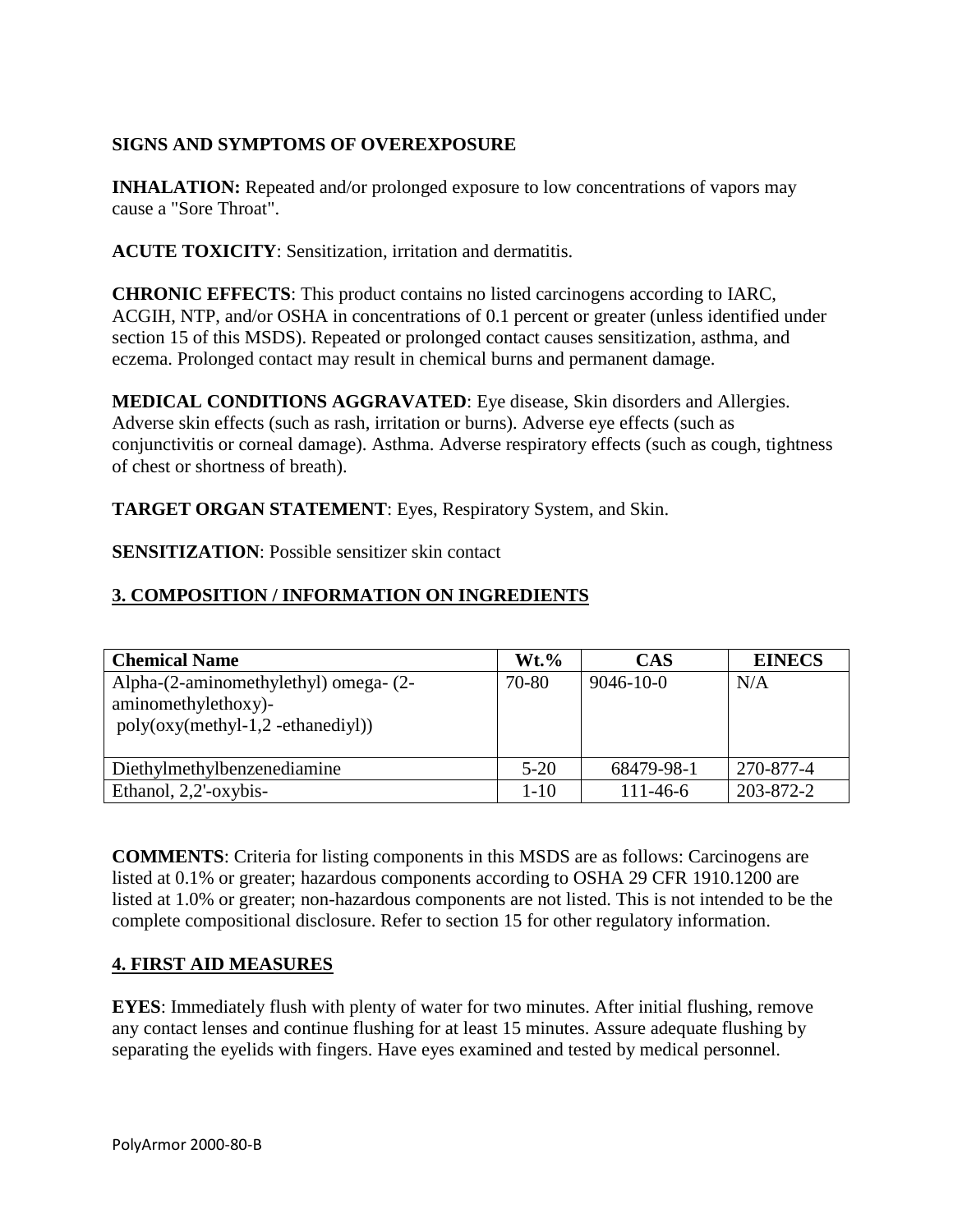**SKIN**: Remove contaminated clothing and immediately wash affected skin area with plenty of soap and water. Seek medical attention. Either discard or wash contaminated clothing and shoes before reuse.

**INGESTION**: Make sure victim is conscious and alert. If so, give 2-3 glasses of water to dilute. DO NOT INDUCE VOMITING. Never give anything by mouth to an unconscious person. Immediate medical

attention is required. Do not leave victim unattended as spontaneous vomiting may occur. Lay victim on side with head lower than waist to prevent aspiration of swallowed product. If victim is conscious and vomiting occurs, give water to further dilute the chemical.

**INHALATION**: Remove victim to fresh air and provide oxygen if breathing is difficult. Seek medical attention if cough or other symptoms develop.

**ADDITIONAL INFORMATION**: Seek medical advice and/or treatment. If breathing is irregular or stopped, administer artificial respiration and call 911.

# **5. FIRE FIGHTING MEASURES**

**FLASHPOINT AND METHOD**: 200°F Pensky-Martens CC

**FLAMMABLE CLASS**: Not Applicable

**GENERAL HAZARD:** Evacuate personnel upwind of a fire to avoid inhalation of irritating and/or harmful fumes and smoke.

**EXTINGUISHING MEDIA**: Dry Chemical, Foam or Carbon Dioxide. Water spray may be used to keep fire exposed containers cool, dilute spills to nonflammable mixtures, protect personnel attempting to stop spill or leak and to disperse vapors.

**FIRE FIGHTING PROCEDURES**: As in any fire, wear self-contained breathing apparatus pressure-demand, (AS/NZS 1715 and AS/NZS 1716 approved or equivalent) and full protective gear. Toxic vapors may evolve. Fight fires from a safe distance or protected areas. Use of large volumes of water may produce run-off that could be toxic to wildlife and/or pose a hazardous waste disposal issue. Water may not be effective for large fires.

**FIRE FIGHTING EQUIPMENT:** Fire fighting personnel are required to use respiratory and eye protection. Full fire protective equipment (Bunker Gear) and self contained breathing apparatus (SCBA) is recommended to be used for all indoor fires and any significant outdoor fires. SCBA may not

be required for small outdoor fires that may easily be extinguished with a portable fire extinguisher.

**HAZARDOUS DECOMPOSITION PRODUCTS**: Incomplete combustion may form carbon monoxide. May generate ammonia gas. May generate toxic nitrogen oxide gases. Burning produces noxious and toxic fumes. Downwind personnel must be evacuated.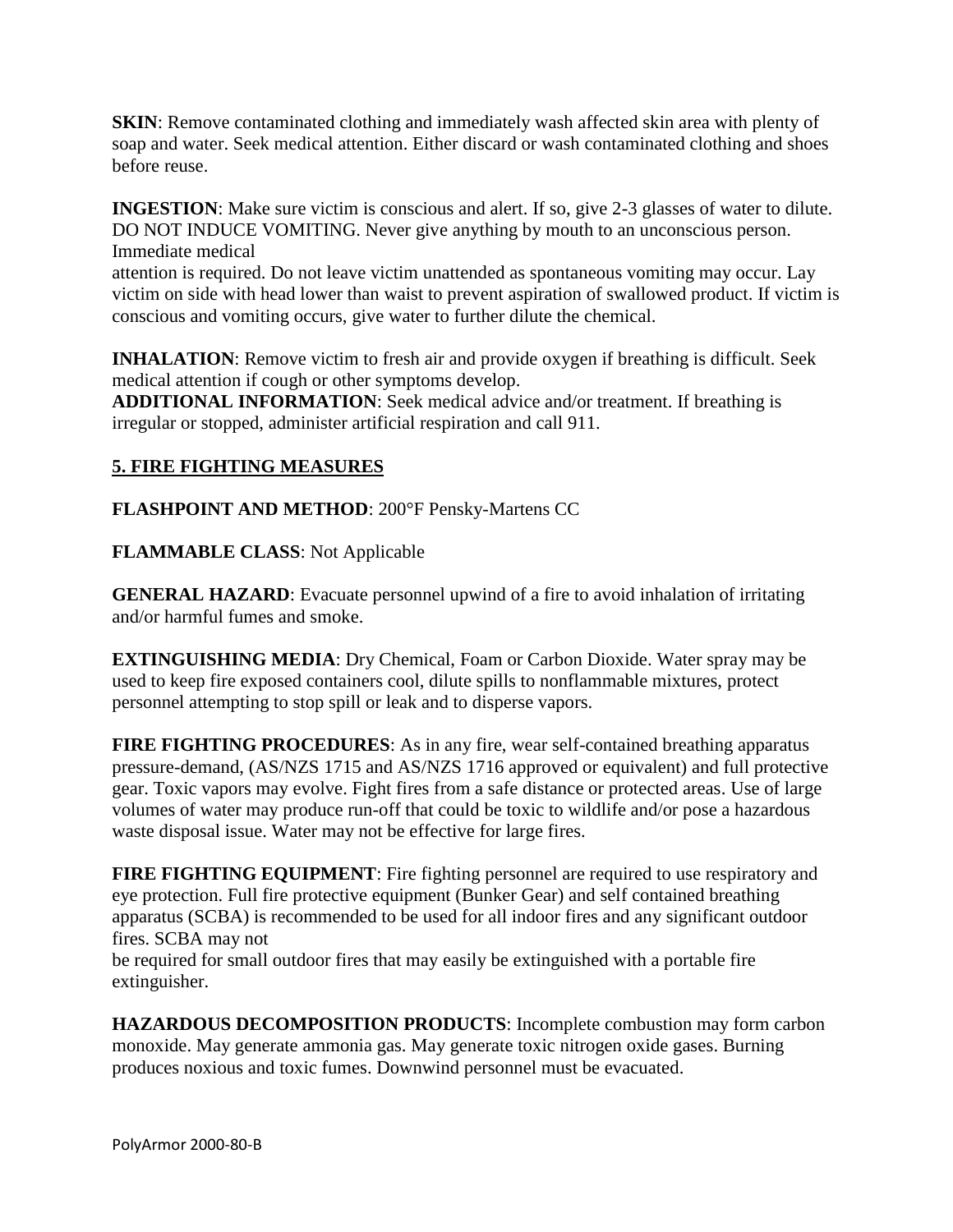# **6. ACCIDENTAL RELEASE MEASURES**

**SMALL SPILL**: Dike area to contain spill. Take precautions as necessary to prevent contamination of ground and surface waters. Recover spilled material on absorbent, such as diatomaceous earth, sawdust, vermiculite, or any appropriate readily available material and sweep or shovel absorbed

material into closed containers for disposal. After all visible traces, including ignitible vapors, have been removed thoroughly wash the contaminated area. Do not flush to sewer. If area of spill is porous, remove as much contaminated earth and gravel, etc. as necessary and place in closed containers for disposal.

Wear the appropriate personal protective equipment designated in Section 8, remove the leaking container to a containment area and place into an appropriate container to prevent any further spill.

**LARGE SPILL**: Construct temporary dikes of dirt or sand to contain spill. Take precautions as necessary to prevent contamination of ground and surface waters. Recover spilled material on absorbent, such as

diatomaceous earth, sawdust, vermiculite, or any appropriate readily available material and sweep or shovel adsorbed material into closed containers for disposal. If area of spill is porous, remove as much

contaminated earth and gravel, etc. as necessary and place in closed containers for disposal.

Wear the appropriate personal protective equipment designated in Section 8, close or cap leaking valves and/or block or plug hole in leaking container. Remove the leaking containers to a containment area and place into an appropriate container to prevent any further spill.

Contain material as described above and call the local fire, police or appropriate emergency response provider for immediate emergency assistance.

### **ENVIRONMENTAL PRECAUTIONS**

**WATER SPILL**: Construct temporary dikes of dirt, sand, or any appropriate readily available material to prevent spreading of material into sources of water.

**GENERAL PROCEDURES:** Absorb spill with an emergency spill kit, diatomaceous earth, saw dust or equivalent inert material. Shovel up and dispose of at an appropriate waste disposal facility following applicable laws and regulations.

# **7. HANDLING AND STORAGE**

**GENERAL PROCEDURES**: Store product in original containers. Store container in a secure cool, dry, well-ventilated area.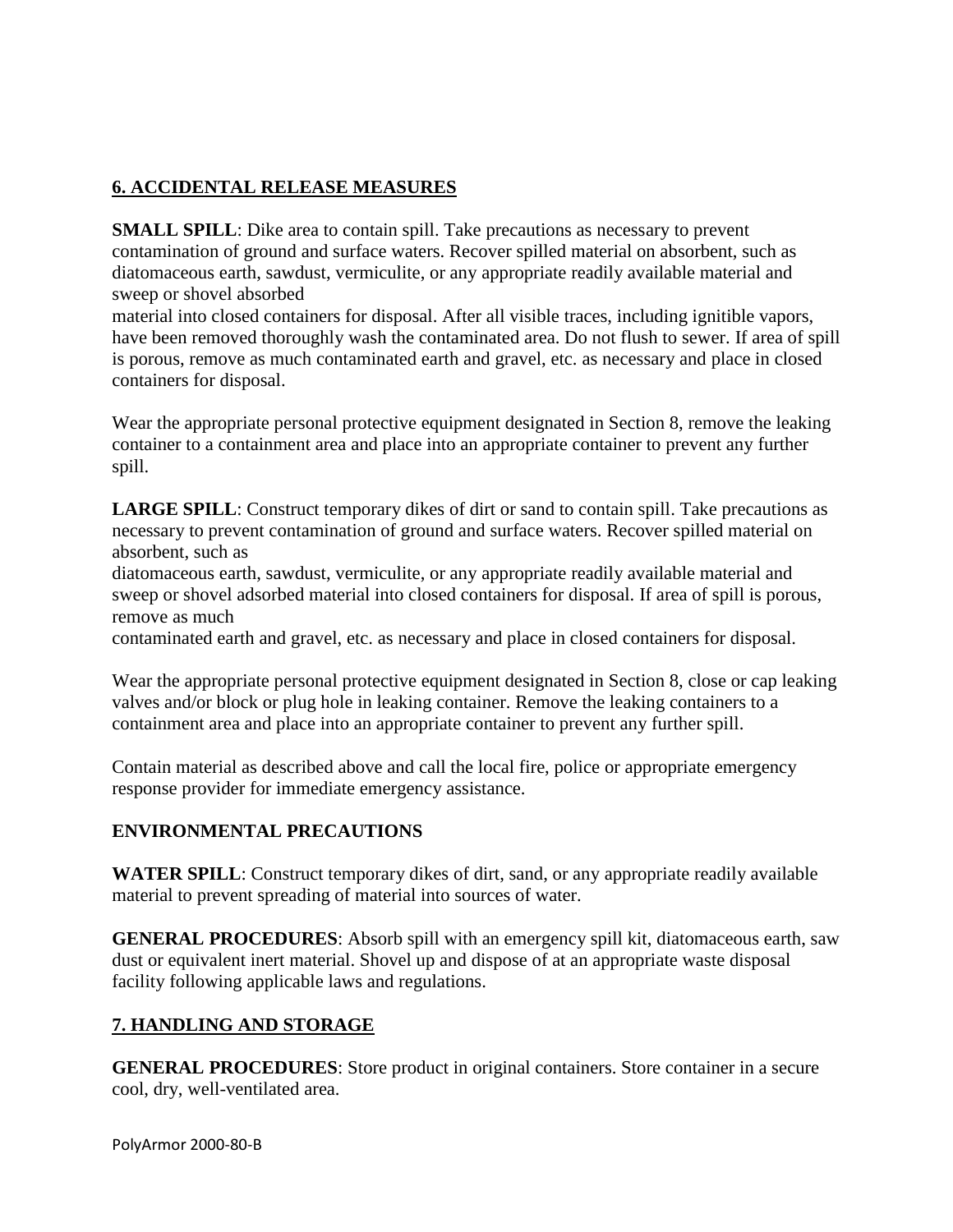**HANDLING**: Use with sufficient ventilation to keep employee exposure below recommended limits. Provide adequate ventilation for storage, handling and use, especially for enclosed or low spaces. Avoid contact of liquid with eyes and prolonged skin exposure. Avoid breathing in vapors, mists, and aerosols. Do not allow product to contact open flame or electrical heating elements because dangerous decomposition products may form.

**STORAGE**: Store and warehouse product in an appropriate area or facility. Segregate like materials together to avoid negative chemical reactions. Protect materials form excessive exposure to heat. Observe proper storage conditions and temperatures.

**STORAGE TEMPERATURE**: (50°F) Minimum to (75°F) Maximum

# **8. EXPOSURE CONTROLS / PERSONAL PROTECTION**

### **EXPOSURE GUIDELINE**

| OSHA HAZARDOUS COMPONENTS (29 CFR1910.1200)                               |                        |                                    |     |       |     |       |
|---------------------------------------------------------------------------|------------------------|------------------------------------|-----|-------|-----|-------|
|                                                                           | <b>EXPOSURE LIMITS</b> |                                    |     |       |     |       |
| <b>Chemical Name</b>                                                      |                        | OSHA PEL / ACGIH TLV / SupplierOEL |     |       |     |       |
|                                                                           | Ppm                    | Mg/m3                              | Ppm | Mg/m3 | Ppm | Mg/m3 |
| Alpha-(2-aminomethylethyl)omega-TWA                                       | $\lceil 1 \rceil$      |                                    |     |       |     |       |
| (2-aminomethylethoxy)-<br><b>STEL</b><br>poly(oxy(methyl-1,2-ethanediyl)) |                        |                                    |     |       |     |       |

### **OSHA TABLE COMMENTS**:

1. Not Established

**ENGINEERING CONTROLS**: Proper industrial hygiene practices are required for workers and should be achieved through engineering controls including ventilation with a high turnover rate whenever feasible. When such controls are not available or not feasible to achieve full protection, respirators for workers (and others in the area) and other personal protective equipment is mandated. Exhaust air may need to be scrubbed (cleaned) or filtered to reduce environmental contamination and odors.

### **PERSONAL PROTECTIVE EQUIPMENT**

**EYES AND FACE**: Wear safety goggles or safety glasses with side shields when handling and mixing this material.

**SKIN**: Wear impervious compatible chemical resistant protective clothing such as neoprene or butyl rubber gloves, aprons, boots or Tyvek coveralls, as appropriate to prevent contact with skin.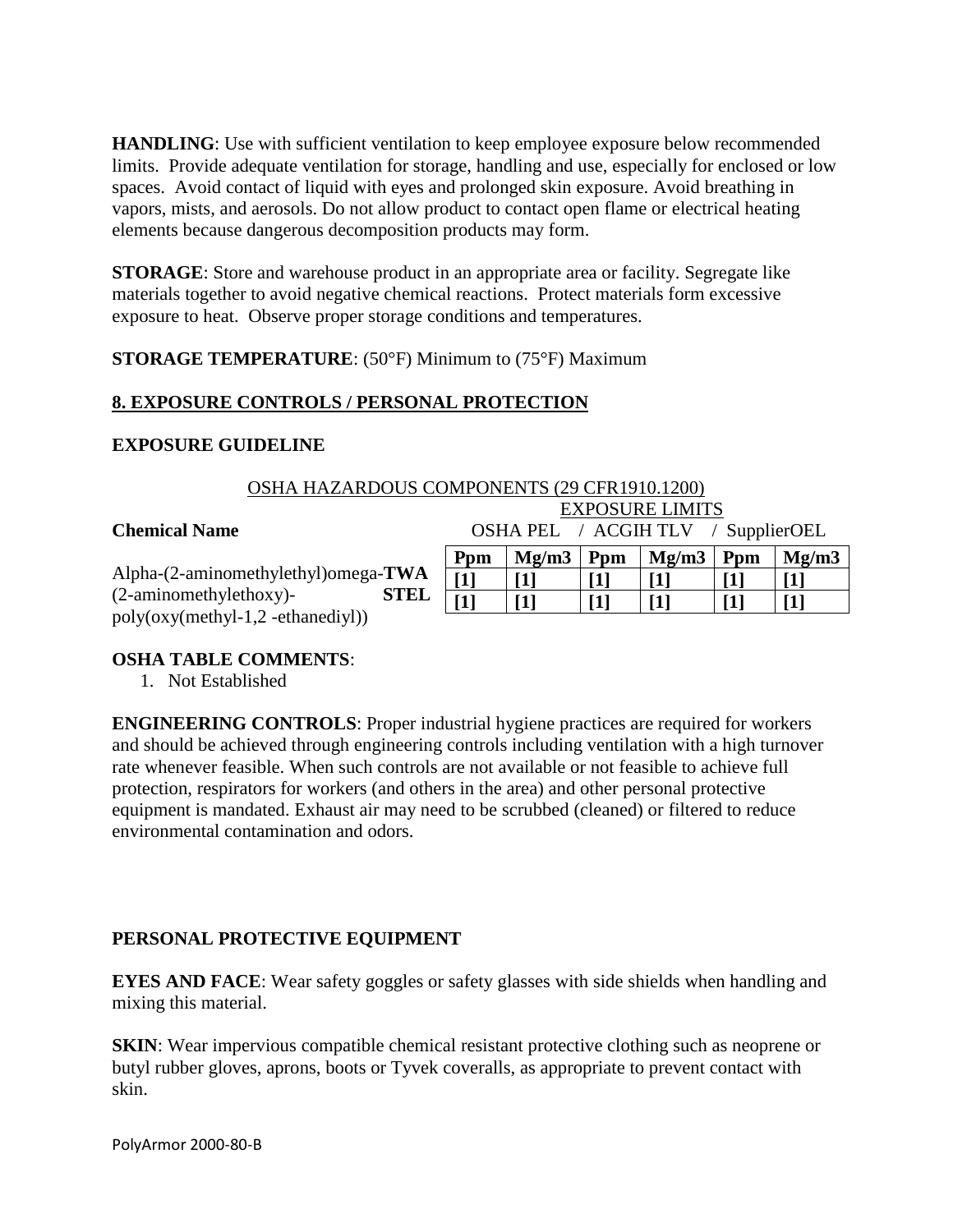**RESPIRATORY**: For respirator selection and training, seek professional advice. Whenever workplace conditions require a use of a respirator, follow a respiratory protection program that meets OSHA 1910.134 and ANSI Z88.2 requirements. Wear an OSHA/NIOSH approved respirator selected on its suitability to provide adequate worker protection for the chemicals used and given working conditions including the level of airborne contamination and presence of sufficient oxygen.

**WORK HYGIENIC PRACTICES**: Always follow "Good personal hygiene practices" when working with this material.

**COMMENTS**: Always practice "good personal hygiene" during and after use of this material, especially before eating, drinking, smoking, using the toilet, or applying cosmetics. DO NOT eat, drink, or smoke in work areas that contain hazardous chemicals.

# **9. PHYSICAL AND CHEMICAL PROPERTIES**

**PHYSICAL STATE**: Liquid

**ODOR**: Ammonia Smell

**COLOR**: Amber

**pH:** Alkaline

**VAPOR PRESSURE**: < 1 mbar

**BOILING POINT:** > 250°C

**FLASHPOINT AND METHOD**: 200°F Pensky-Martens CC

### **SOLUBILITY IN WATER**: Slightly

**SPECIFIC GRAVITY**: 1.014 g/cm3 at 25°C (74°F)

**(VOC)**: < 0.001 g/l Estimated

**Notes**: VOC listed on the MSDS is for this component only. Mixed VOC for the combined product may have a different value. Consult the manufacturer or product data sheet for final mixed product VOC value.

### **10. STABILITY AND REACTIVITY**

**STABLE**: Yes

### **HAZARDOUS POLYMERIZATION**: No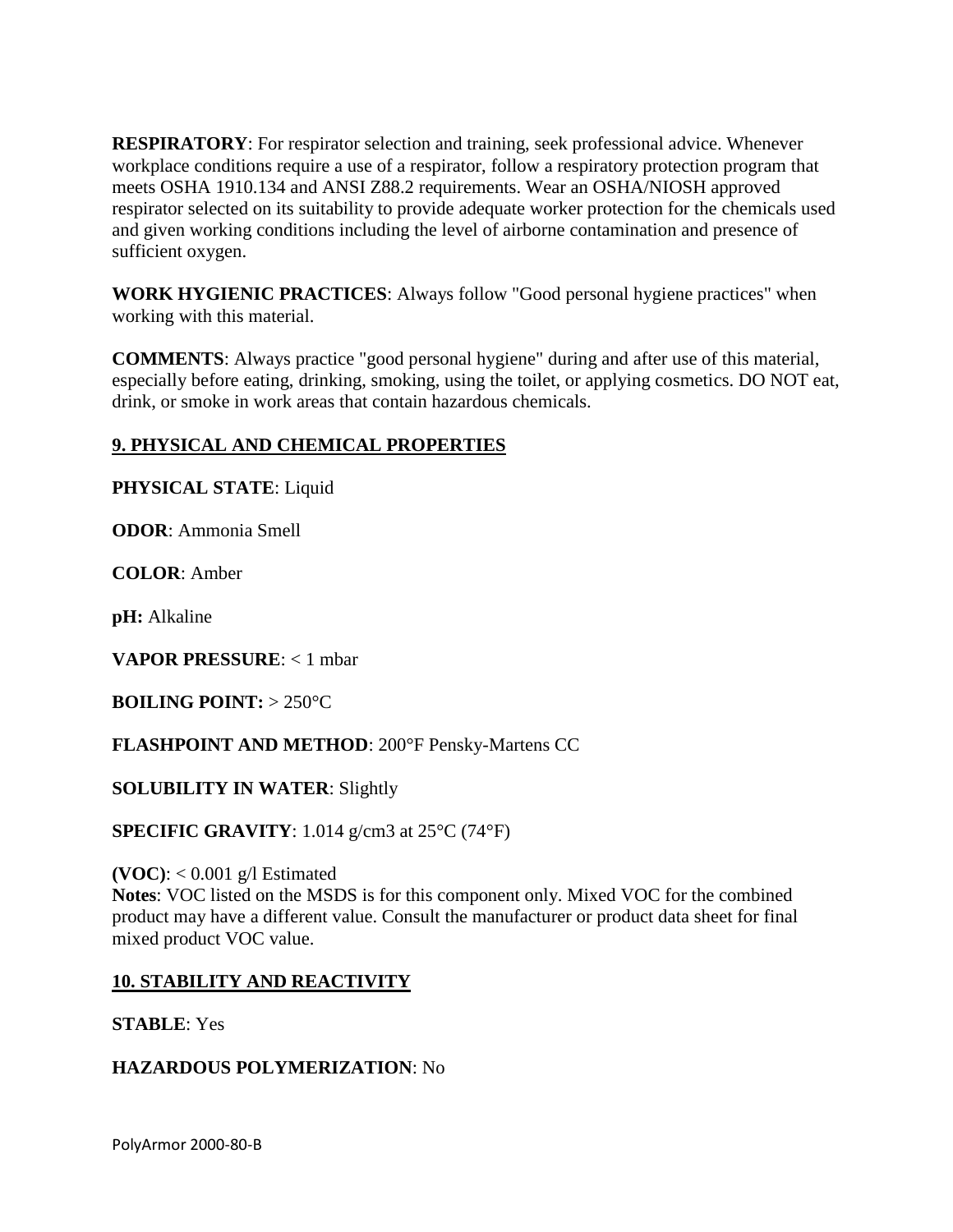**STABILITY:** This material (product) is stable under normal ambient conditions of temperature and pressure. Follow recommendations for proper storage and use.

**HAZARDOUS DECOMPOSITION PRODUCTS**: Nitric Acid, Ammonia, Nitrogen oxides, Nitrogen oxide can react with water vapors to form corrosive nitric acid, Carbon monoxide, Carbon dioxide, Aldehydes.

**INCOMPATIBLE MATERIALS**: Reactive metals (e.g. sodium, calcium, zinc, etc.), Materials reactive with hydroxyl compounds, Organic acids (e.g. acetic acid, citric acid, etc.), Mineral acids, Sodium hypochlorite, Oxidizing agents, Reaction with peroxides may result in violent decomposition of peroxide possibly creating an explosion, Product slowly corrodes copper, aluminum and zinc.

# **11. TOXICOLOGICAL INFORMATION**

### **ACUTE**

| <b>Chemical Name</b>                                                                   | <b>ORAL LD50</b><br>(rat) | <b>Dermal LD50</b><br>(rabbit) |
|----------------------------------------------------------------------------------------|---------------------------|--------------------------------|
| Alpha-(2-aminomethylethyl) omega- (2-                                                  | $480 \text{ mg/kg}$       | $2090$ mg/kg                   |
| aminomethylethoxy)-                                                                    |                           |                                |
| $poly(oxy(methyl-1,2-ethanediyl))$                                                     |                           |                                |
| <b>DEDMAI IDEA</b> $\rightarrow$ 5000 $\rightarrow$ 4 $\rightarrow$ ( $\rightarrow$ 6) |                           |                                |

**DERMAL LD50**:  $>$  5000 mg/kg (rat)

**EYE EFFECTS**: Moderately Irritating

**SKIN EFFECTS:** Possible sensitizer to the skin. Corrosive to skin.

### **CARCINOGENICITY**

 **IARC**: Not Listed by IARC. **NTP**: Not listed by NTP. **OSHA**: Not listed by OSHA.

**MUTAGENICITY**: Product is a blend of material that has been shown to be Ames Negative (non mutogenic)

**GENERAL COMMENTS**: This product does not contain substances considered by OSHA, NTP, IARC or ACGIH to be "probable" or "suspected" human carcinogens.

**COMMENTS**: The chemical, physical, and toxicological properties have not been thoroughly investigated or tested to the best of our knowledge.

# **12. ECOLOGICAL INFORMATION**

**ENVIRONMENTAL DATA**: No environmental data has been established or is available for this product.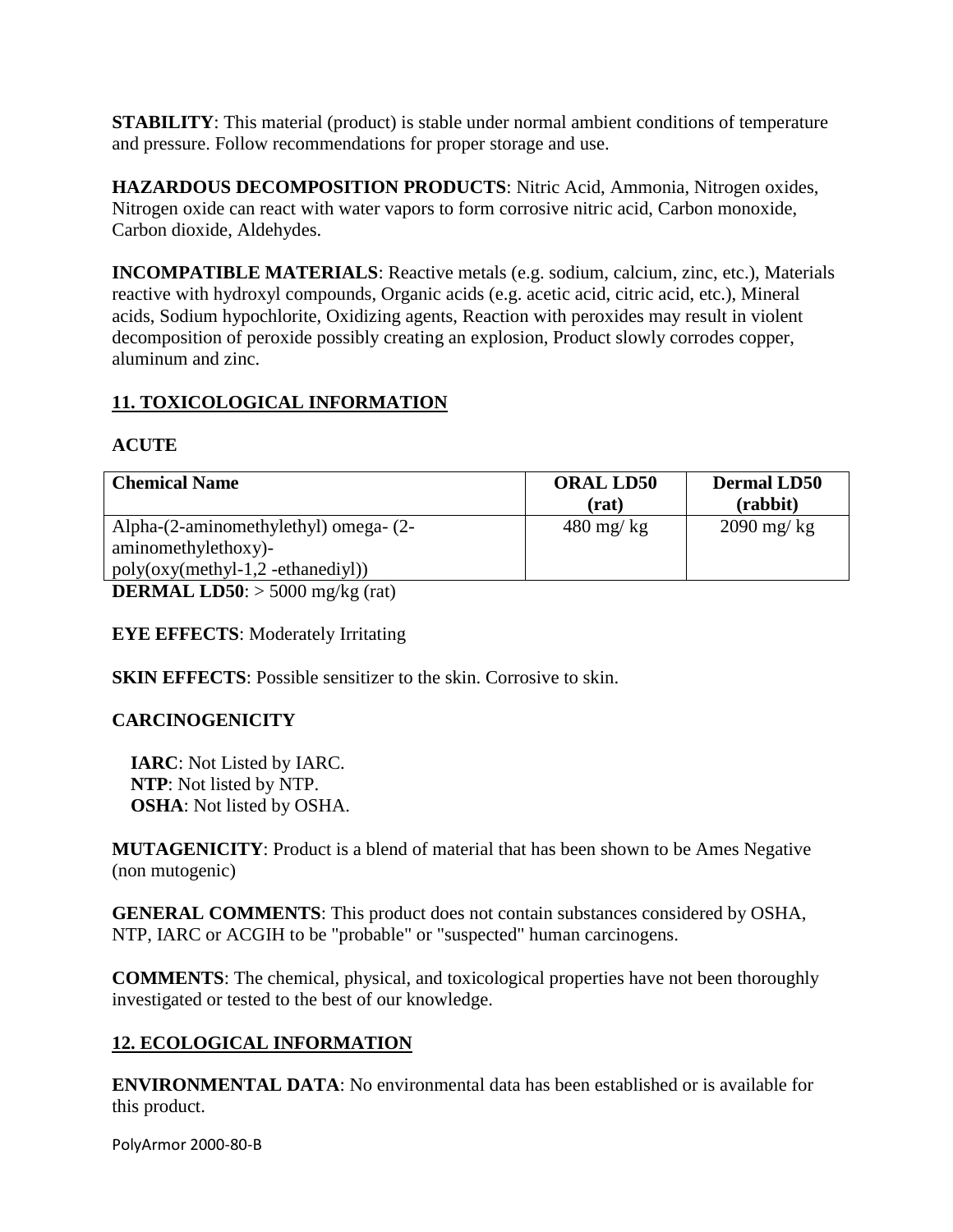**GENERAL COMMENTS**: Avoid contaminating waterways.

### **13. DISPOSAL CONSIDERATIONS**

**DISPOSAL METHOD**: See the manufacturers instructions to mix together with the proper components of multi-component materials, and allow to harden. Dispose solids at an appropriate waste disposal facility according to current applicable laws and regulations.

**COMMENTS**: Refer to Section 6. Accidental Release Measures for additional information.

### **14. TRANSPORT INFORMATION**

**DOT (DEPARTMENT OF TRANSPORTATION) PROPER SHIPPING NAME**: Paint

**PRIMARY HAZARD CLASS/DIVISION**: 8

 **UN/NA NUMBER**: 3066

 **PACKING GROUP**: III

 **NAERG**: 153

 **LABEL**: Corrosive

**OTHER SHIPPING INFORMATION:** Classified as Dangerous Goods by the criteria of the Australian Dangerous Goods Code (ADG Code) for Transport by Road and Rail. This material is hazardous according to criteria of NOHSC.

**AIR (ICAO/IATA) SHIPPING NAME**: Paint

 **UN/NA NUMBER**: 3066

 **PRIMARY HAZARD CLASS/DIVISION**: 8

 **PACKING GROUP**: III

 **LABEL**: Corrosive

**VESSEL (IMO/IMDG) SHIPPING NAME**: Paint

 **UN/NA NUMBER**: 3066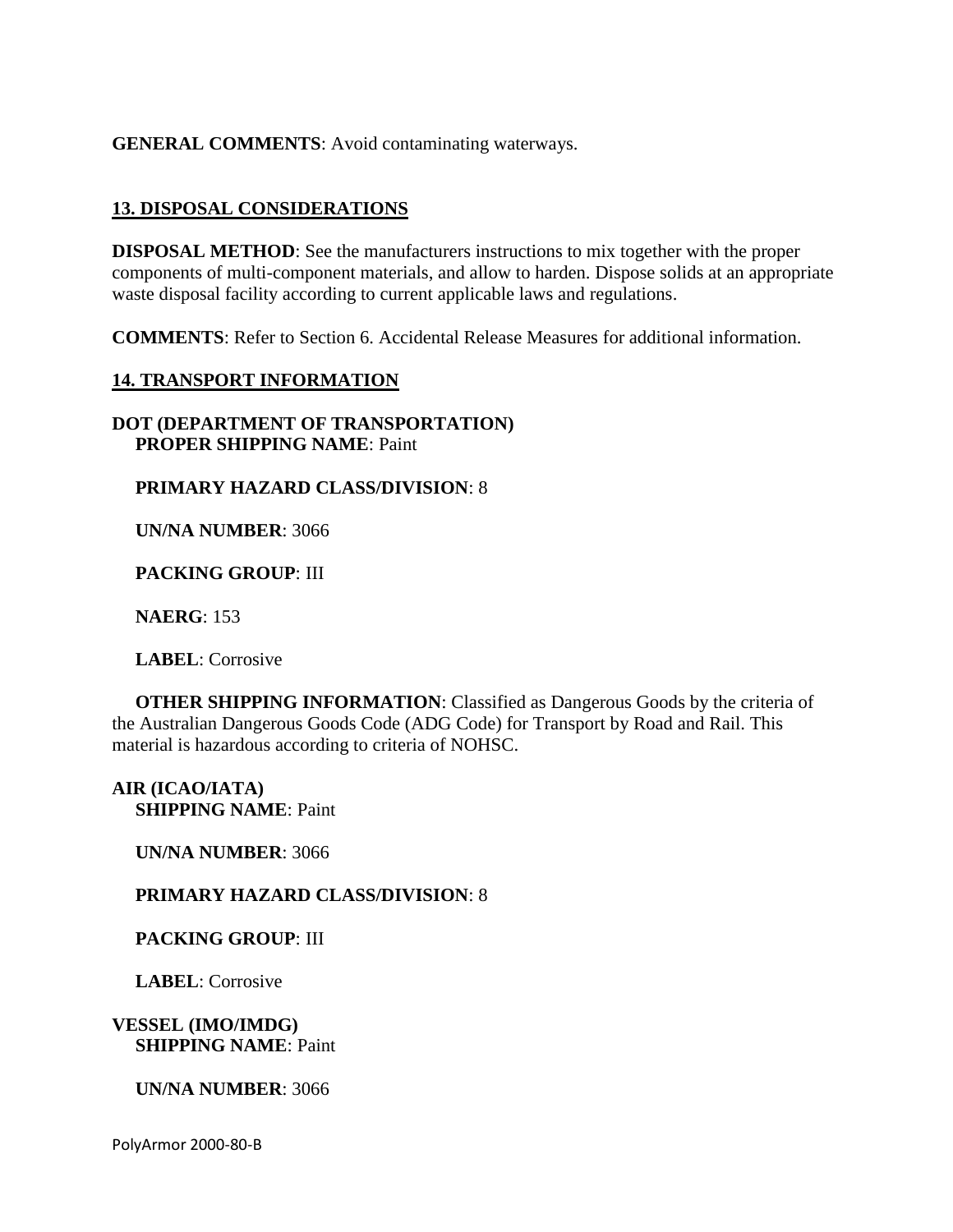### **PRIMARY HAZARD CLASS/DIVISION**: 8

### **PACKING GROUP**: III

 **LABEL**: Corrosive

### **CANADA TRANSPORT OF DANGEROUS GOODS SHIPPING NAME**: Paint

 **UN/NA NUMBER**: 3066

 **PRIMARY HAZARD CLASS/DIVISION**: 8

 **PACKING GROUP**: III

### **15. REGULATORY INFORMATION**

### **UNITED STATES**

### **SARA TITLE III (SUPERFUND AMENDMENTS AND REAUTHORIZATION ACT) FIRE**: No **PRESSURE GENERATING**: No **REACTIVITY**: No **ACUTE**:Yes **CHRONIC**: Yes

### **TSCA (TOXIC SUBSTANCE CONTROL ACT)**

| <b>Chemical</b>         | r               |
|-------------------------|-----------------|
| Name                    | $\mathcal{L}AD$ |
| m.                      | $-4$            |
| $\gamma$ $\gamma$ ybis- | $\mathbf{r}$    |
| Ethanol,                | $\cdot$         |

**TSCA STATUS**: All ingredients in this mixture are listed with the TSCA Chemical Substance Inventory.

### **CANADA**

# **WHMIS HAZARD SYMBOL AND CLASSIFICATION**

 **Toxic**

**DOMESTIC SUBSTANCE LIST (INVENTORY):** The components in this product are listed or exempt from the Canadian Domestic Substance List (DSL).

**INTERNATIONAL REGULATIONS: EINECS Inventory Status:** The components in this product are listed on or exempt from the European Inventory of Existing Chemical Substances (EINECS) or the European List of Notified Chemical Substance (ELINCS).

**Australian Inventory Status:** The components in this product are listed on or exempt from the Australian Inventory of Chemical Substances (AICS).

### **16. OTHER INFORMATION**

**Revision Summary:** New MSDS